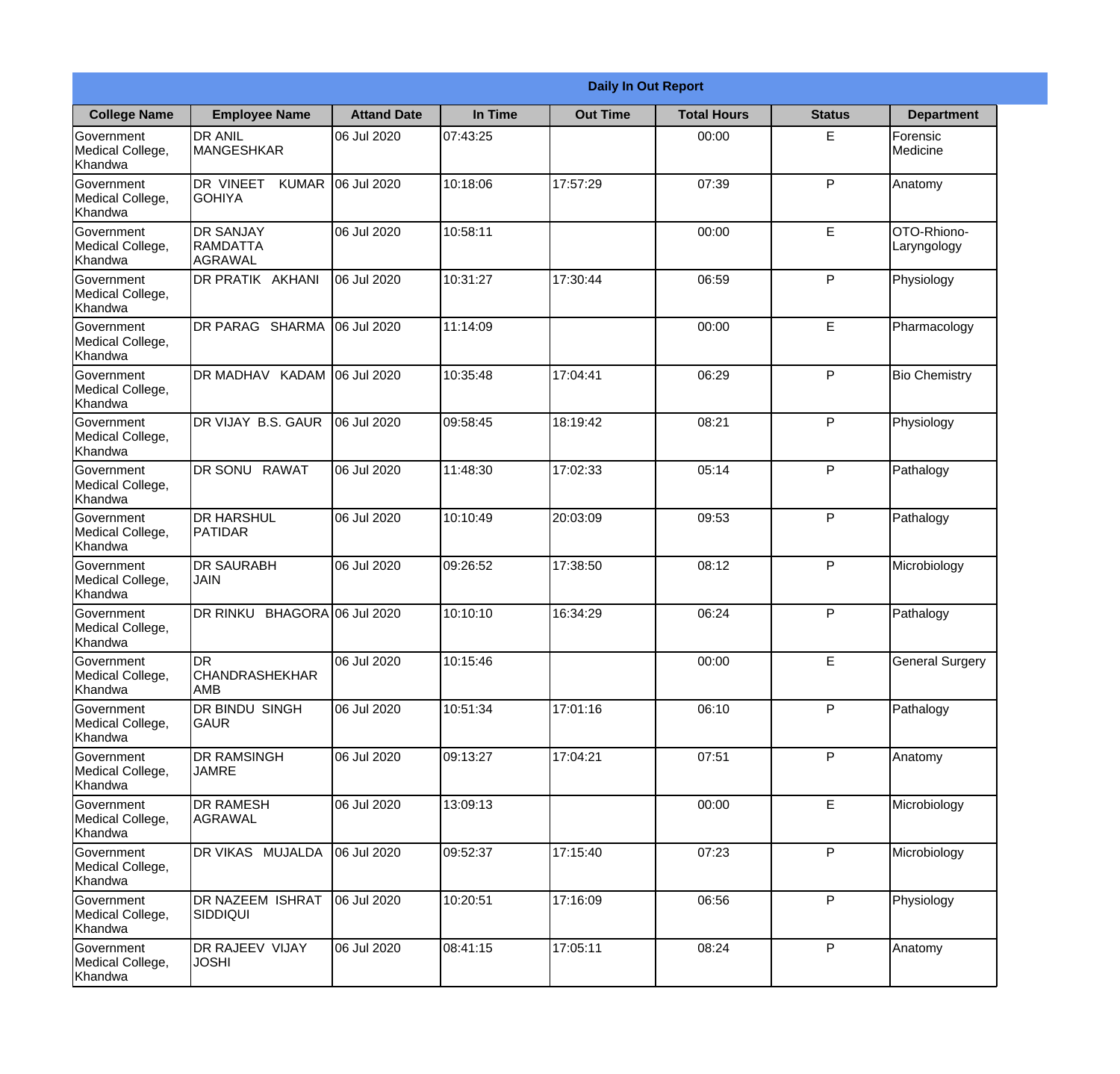| <b>Designation</b>                  | <b>Category</b>     |
|-------------------------------------|---------------------|
| Assistant Professor   Para Clinical |                     |
| Professor                           | <b>Non Clinical</b> |
| Professor                           | Clinical            |
| Assistant Professor                 | Non Clinical        |
| Professor                           | Para Clinical       |
| Assistant Professor   Non Clinical  |                     |
| Associate Professor Non Clinical    |                     |
| Demonstrator/Tutor   Para Clinical  |                     |
| Assistant Professor   Para Clinical |                     |
| Associate Professor Para Clinical   |                     |
| <b>Assistant Professor</b>          | Para Clinical       |
| Assistant Professor Clinical        |                     |
| Associate Professor   Para Clinical |                     |
| Demonstrator/Tutor   Non Clinical   |                     |
| <b>Assistant Professor</b>          | Para Clinical       |
| Demonstrator/Tutor   Para Clinical  |                     |
| Professor                           | Non Clinical        |
| <b>Assistant Professor</b>          | Non Clinical        |

## **Daily In Out Report**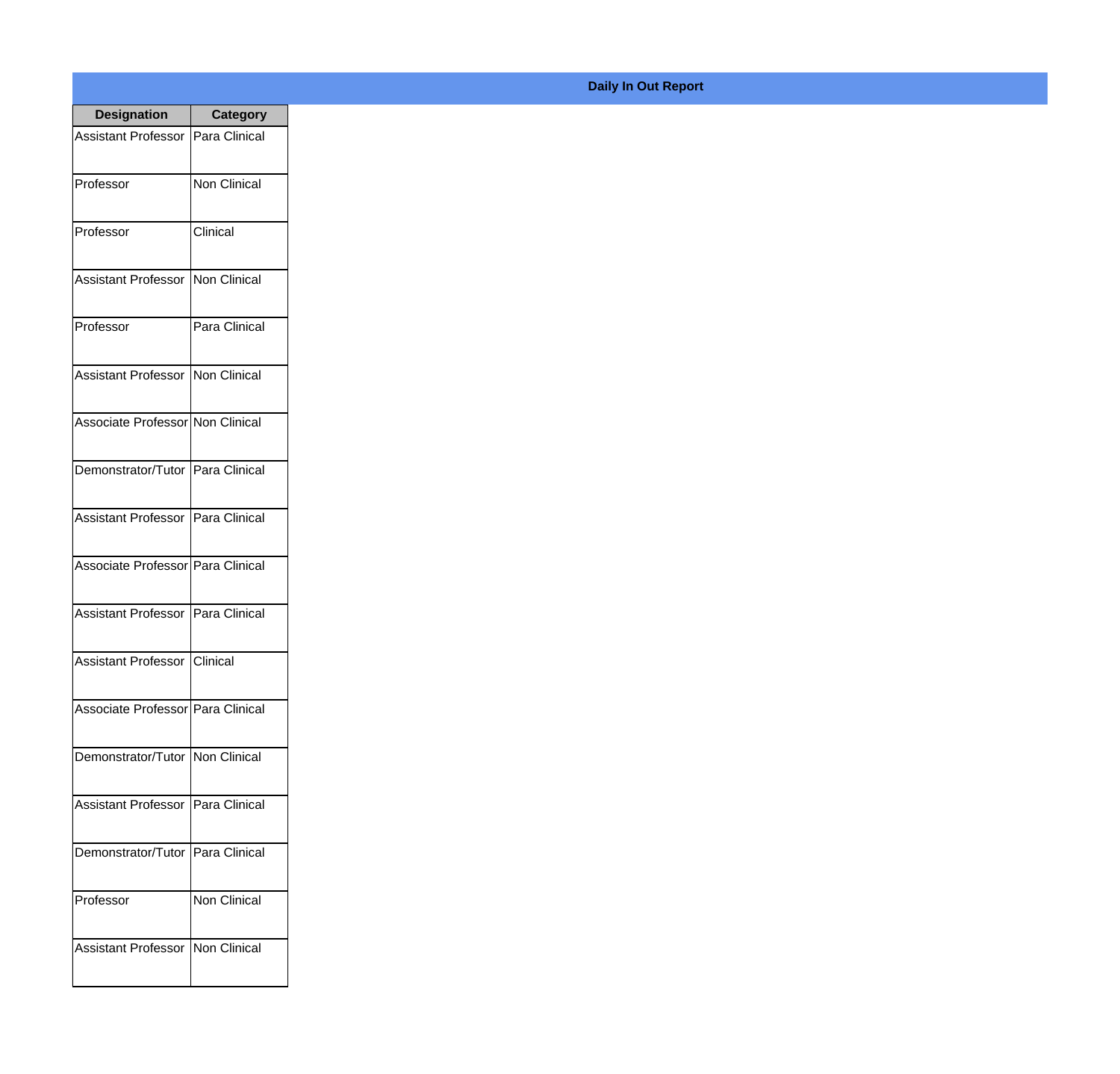|                                                  | <b>Daily In Out Report</b>                            |             |          |          |       |   |                        |
|--------------------------------------------------|-------------------------------------------------------|-------------|----------|----------|-------|---|------------------------|
| <b>Government</b><br>Medical College,<br>Khandwa | <b>DR DWARKA</b><br><b>PRASAD GOTHRE</b>              | 06 Jul 2020 | 09:27:04 | 17:13:17 | 07:46 | P | <b>Bio Chemistry</b>   |
| Government<br>Medical College,<br>Khandwa        | <b>DR SOUMITRA</b><br><b>SETHIA</b>                   | 06 Jul 2020 | 09:46:20 | 18:42:46 | 08:56 | P | Community<br>Medicine  |
| <b>Government</b><br>Medical College,<br>Khandwa | <b>DR RASHMI YADAV</b>                                | 06 Jul 2020 | 09:51:29 |          | 00:00 | E | Community<br>Medicine  |
| <b>Government</b><br>Medical College,<br>Khandwa | DR LEENA PARIHAR                                      | 06 Jul 2020 | 11:21:22 |          | 00:00 | E | Community<br>Medicine  |
| Government<br>Medical College,<br>Khandwa        | <b>IMR PIYUSH KUMAR</b><br><b>MISHRA</b>              | 06 Jul 2020 | 10:54:44 | 17:55:41 | 07:01 | P | Community<br>Medicine  |
| Government<br>Medical College,<br>Khandwa        | DR PRAMILA VERMA 06 Jul 2020                          |             | 11:08:14 |          | 00:00 | E | Paediatrics            |
| Government<br>Medical College,<br>Khandwa        | DR MANOJ BALKE                                        | 06 Jul 2020 | 10:00:31 | 18:37:53 | 08:37 | P | Ophthalmology          |
| <b>Government</b><br>Medical College,<br>Khandwa | <b>DR RAKESH KUMAR</b><br><b>SHIVHARE</b>             | 06 Jul 2020 | 08:00:48 | 18:25:44 | 10:25 | P | Microbiology           |
| Government<br>Medical College,<br>Khandwa        | <b>DR GARIMA</b><br><b>AGRAWAL</b><br>VARSHNEY        | 06 Jul 2020 | 12:38:44 |          | 00:00 | E | Paediatrics            |
| Government<br>Medical College,<br>Khandwa        | <b>DR SIDDHARTH</b><br><b>BANODE</b>                  | 06 Jul 2020 | 09:10:04 | 16:00:04 | 06:50 | P | Pharmacology           |
| <b>Government</b><br>Medical College,<br>Khandwa | <b>DR CHANDNI</b><br>KAROLE                           | 06 Jul 2020 | 13:45:58 | 18:37:35 | 04:52 | P | Ophthalmology          |
| Government<br>Medical College,<br>Khandwa        | <b>DR PRIYA KAPOOR</b><br>KAPOOR                      | 06 Jul 2020 | 10:18:10 | 16:21:52 | 06:03 | P | Pathalogy              |
| Government<br>Medical College,<br>Khandwa        | <b>DR SAPNA</b><br><b>MAHESHRAM</b>                   | 06 Jul 2020 | 10:32:55 | 18:17:30 | 07:45 | P | Community<br>Medicine  |
| Government<br>Medical College,<br>Khandwa        | <b>DR SEEMA</b><br><b>SUDHAKARRAO</b><br><b>SUTAY</b> | 06 Jul 2020 | 10:56:18 | 19:17:14 | 08:21 | P | Forensic<br>Medicine   |
| Government<br>Medical College,<br>Khandwa        | <b>DR RAKESH SINGH</b><br><b>HAZARI</b>               | 06 Jul 2020 | 13:40:19 |          | 00:00 | E | Pathalogy              |
| Government<br>Medical College,<br>Khandwa        | <b>DR ANANT</b><br><b>TUKARAM PAWAR</b>               | 06 Jul 2020 | 11:37:24 | 18:35:57 | 06:58 | P | Community<br>Medicine  |
| Government<br>Medical College,<br>Khandwa        | <b>DR RAJU</b>                                        | 06 Jul 2020 | 09:13:42 | 19:11:02 | 09:58 | P | Forensic<br>Medicine   |
| Government<br>Medical College,<br>Khandwa        | DR AJAY GANGJI                                        | 06 Jul 2020 | 12:18:40 |          | 00:00 | E | <b>General Surgery</b> |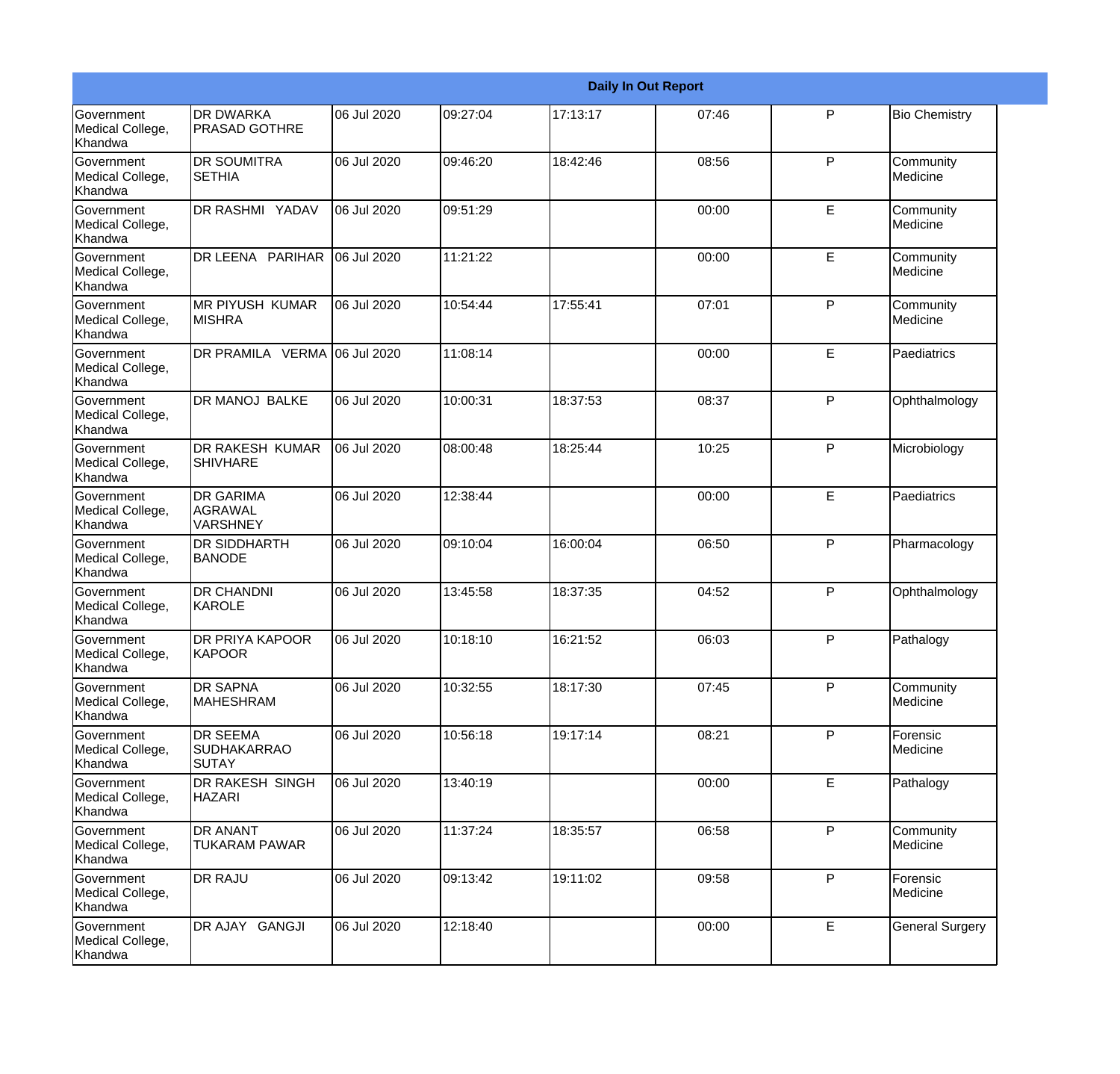| Demonstrator/Tutor Non Clinical     |               |
|-------------------------------------|---------------|
| Assistant Professor Para Clinical   |               |
|                                     |               |
| Assistant Professor Para Clinical   |               |
| Assistant Professor   Para Clinical |               |
| Statistician                        | Para Clinical |
|                                     |               |
| Professor                           | Clinical      |
| Assistant Professor Clinical        |               |
| Demonstrator/Tutor Para Clinical    |               |
|                                     |               |
| Associate Professor Clinical        |               |
| Associate Professor Para Clinical   |               |
| Assistant Professor Clinical        |               |
| Demonstrator/Tutor Para Clinical    |               |
|                                     |               |
| Associate Professor Para Clinical   |               |
| Professor                           | Para Clinical |
| Professor                           | Para Clinical |
| Professor                           | Para Clinical |
|                                     |               |
| Demonstrator/Tutor   Para Clinical  |               |
| Professor                           | Clinical      |
|                                     |               |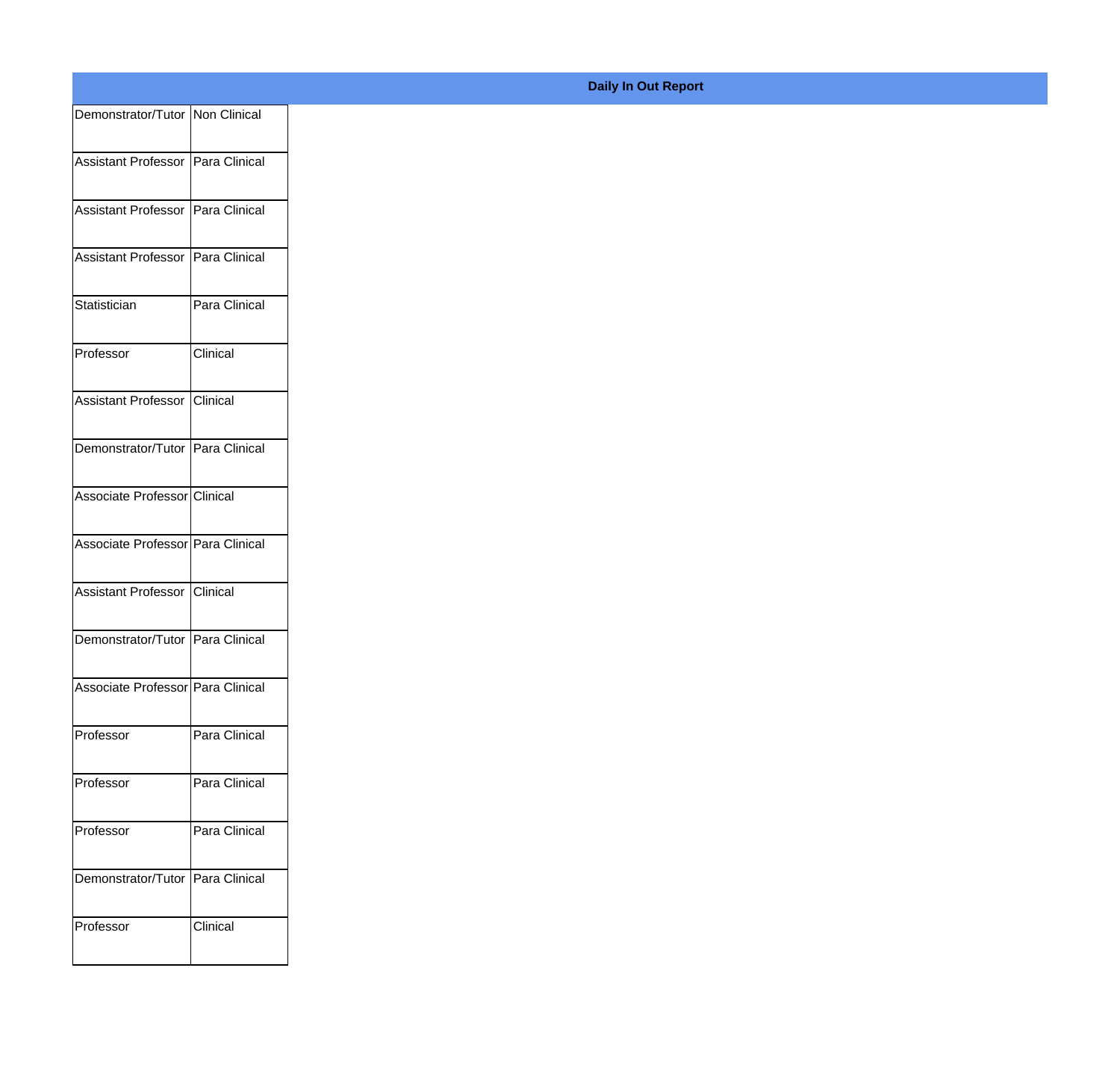|                                                         | <b>Daily In Out Report</b>                   |             |          |          |       |   |                             |  |
|---------------------------------------------------------|----------------------------------------------|-------------|----------|----------|-------|---|-----------------------------|--|
| Government<br>Medical College,<br>Khandwa               | <b>DR RANJEET</b><br><b>BADOLE</b>           | 06 Jul 2020 | 10:01:54 | 16:31:15 | 06:30 | P | <b>General Medicine</b>     |  |
| Government<br>Medical College,<br>Khandwa               | DR ARUN KUMAR<br>PARGI                       | 06 Jul 2020 | 12:31:35 |          | 00:00 | E | <b>General Surgery</b>      |  |
| Government<br>Medical College,<br>Khandwa               | <b>I</b> DR ASHOK<br><b>BHAUSAHEB NAJAN</b>  | 06 Jul 2020 | 09:45:35 | 18:42:56 | 08:57 | P | Forensic<br>Medicine        |  |
| <b>Government</b><br>Medical College,<br><b>Khandwa</b> | <b>DR SANGEETA</b><br><b>CHINCHOLE</b>       | 06 Jul 2020 | 10:37:39 | 16:20:30 | 05:43 | P | Physiology                  |  |
| <b>Government</b><br>Medical College,<br><b>Khandwa</b> | DR NEERAJ KUMAR                              | 06 Jul 2020 | 18:40:12 |          | 00:00 | E | Dentisry                    |  |
| Government<br>Medical College,<br>Khandwa               | DR VIJAY NAYAK                               | 06 Jul 2020 | 11:02:53 | 17:04:56 | 06:02 | P | Anatomy                     |  |
| Government<br>Medical College,<br>Khandwa               | DR SUNIL BAJOLIYA                            | 06 Jul 2020 | 11:40:37 |          | 00:00 | E | OTO-Rhiono-<br>Laryngology  |  |
| <b>Government</b><br>Medical College,<br>Khandwa        | IDR NISHA MANDLOI<br>PANWAR                  | 06 Jul 2020 | 09:37:23 | 16:00:59 | 06:23 | P | Obstetrics &<br>Gynaecology |  |
| Government<br>Medical College,<br>Khandwa               | DR NANDINI DIXIT                             | 06 Jul 2020 | 12:52:01 |          | 00:00 | E | Paediatrics                 |  |
| Government<br>Medical College,<br>Khandwa               | IDR SATISH<br><b>CHANDEL</b>                 | 06 Jul 2020 | 10:55:28 |          | 00:00 | E | Pharmacology                |  |
| Government<br>Medical College,<br>Khandwa               | DR YASHPAL RAY                               | 06 Jul 2020 | 10:49:05 |          | 00:00 | E | Anatomy                     |  |
| <b>Government</b><br>Medical College,<br>Khandwa        | <b>DR SHAILENDRA</b><br><b>SINGH CHOUHAN</b> | 06 Jul 2020 | 10:28:10 |          | 00:00 | E | Orthopaedics                |  |